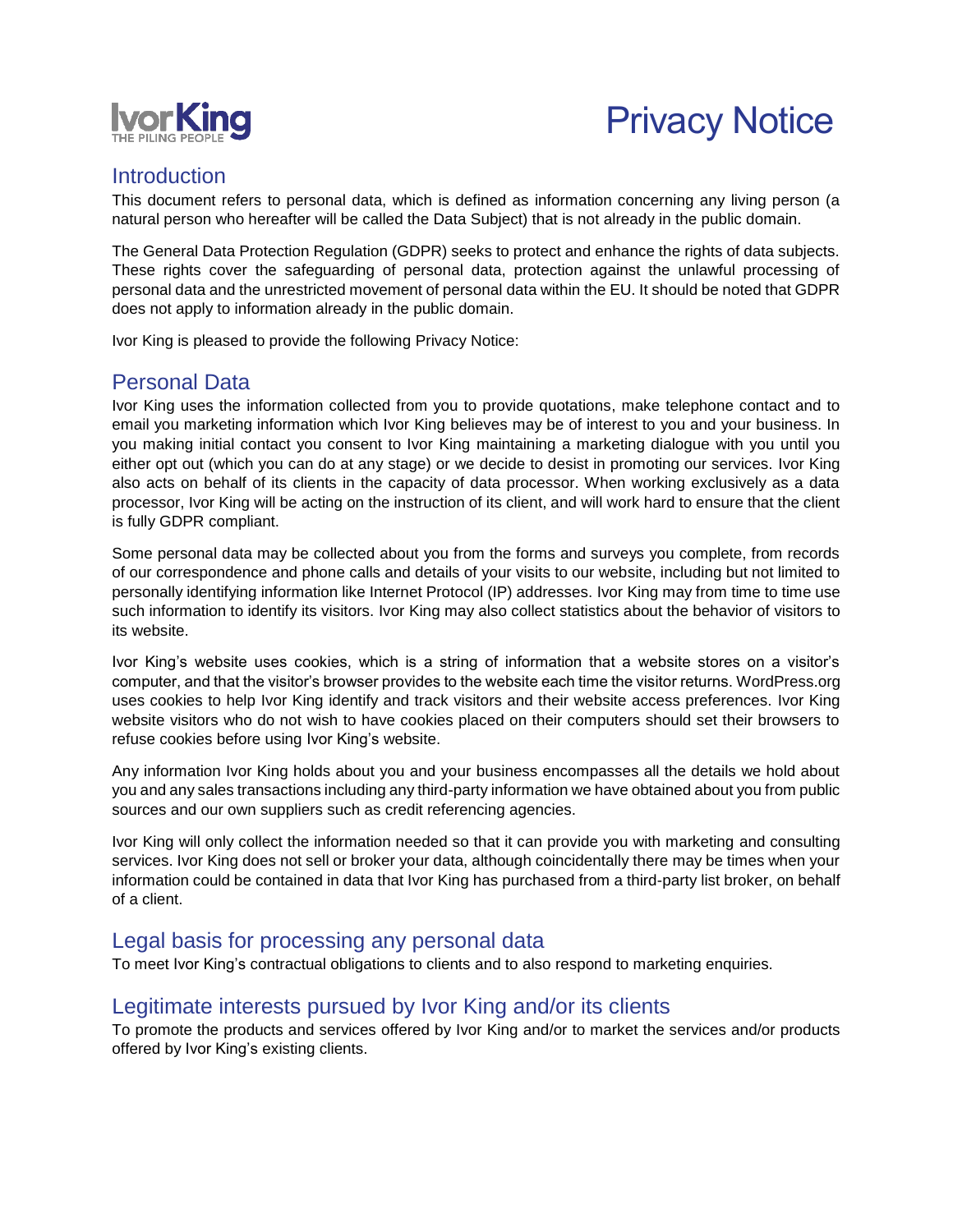## **Consent**

Through agreeing to this privacy notice you are consenting to Ivor King processing your personal data for the purposes outlined. You can withdraw consent at any time by emailing DPO@ivorking.co.uk or writing to us, see last section for full contact details.

#### **Disclosure**

Ivor King may on occasions pass your Personal Information to third parties exclusively to process work on its behalf. Ivor King requires these parties to agree to process this information based on our instructions and requirements consistent with this Privacy Notice and GDPR.

Ivor King do not broker or pass on information gained from your engagement with the agency without your consent. However, Ivor King may disclose your Personal Information to meet legal obligations, regulations or valid governmental request. The agency may also enforce its Terms and Conditions, including investigating potential violations of its Terms and Conditions to detect, prevent or mitigate fraud or security or technical issues; or to protect against imminent harm to the rights, property or safety of Ivor King, its clients and/or the wider community.

# Retention Policy

Ivor King will process personal data during the duration of any contract and will continue to store only the personal data needed for 12 years after the contract has expired to meet any legal obligations. After 12 years any personal data not needed will be deleted.

#### Data storage

Data is held in the UK using different (multiple) servers. Ivor King does not store personal data outside the EEA.

## Your rights as a data subject

At any point whilst Ivor King is in possession of or processing your personal data, all data subjects have the following rights:

- **Right of access** you have the right to request a copy of the information that we hold about you.
- **Right of rectification** you have a right to correct data that we hold about you that is inaccurate or incomplete.
- **Right to be forgotten** in certain circumstances you can ask for the data we hold about you to be erased from our records.
- **Right to restriction of processing** where certain conditions apply you have a right to restrict the processing.
- **Right of portability** you have the right to have the data we hold about you transferred to another organisation.
- **Right to object** you have the right to object to certain types of processing such as direct marketing.
- **Right to object to automated processing, including profiling** you also have the right not to be subject to the legal effects of automated processing or profiling.

In the event that Ivor King refuses your request under rights of access, we will provide you with a reason as to why, which you have the right to legally challenge.

Ivor King, at your request, can confirm what information it holds about you and how it is processed